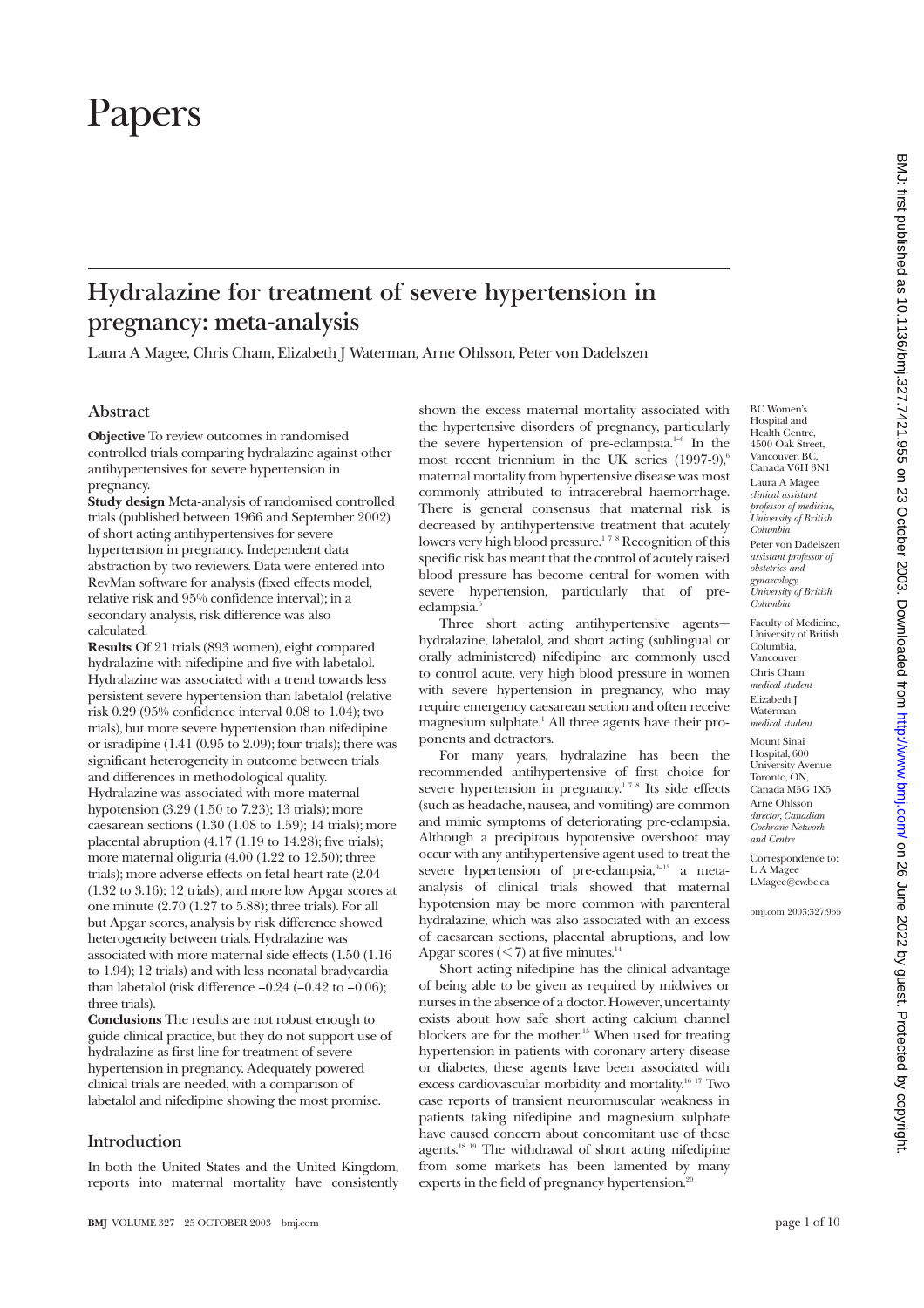Labetalol has been used extensively in pregnancy and has a favourable side effect profile. However, specific concern has been raised about the risk of neonatal bradycardia with parenteral labetalol.<sup>21</sup>

This meta-analysis of randomised controlled trials for treatment of moderate to severe hypertension in pregnancy aimed to compare the effects of short acting antihypertensive agents (in comparison to parenteral hydralazine) on perinatal, maternal, and neonatal outcomes, particularly maternal hypotension.

#### **Methods**

We updated our previous literature review  $(1966-97)^{14}$ by searching Medline (1997-September 2002), the journal *Hypertension in Pregnancy* (hand-searched), con-

|                                                         |             | Other             | <b>Relative risk</b>                       | Weight | <b>Relative risk</b>  |
|---------------------------------------------------------|-------------|-------------------|--------------------------------------------|--------|-----------------------|
| Study                                                   | Hydralazine | antihypertensives | (95% CI)                                   | (%)    | (95% CI)              |
| Hydralazine v epoprostenol                              |             |                   |                                            |        |                       |
| Moodley <sup>32</sup>                                   | 2/25        | 0/22              |                                            | 0.9    | 4.42 (0.22 to 87.44)  |
| Subtotal (95% CI)                                       | 2/25        | 0/22              |                                            | 0.9    | 4.42 (0.22 to 87.44)  |
| Test for heterogeneity: $\chi^2$ =0.0, df=0             |             |                   |                                            |        |                       |
| Test for overall effect: z=0.98, P=0.3                  |             |                   |                                            |        |                       |
| Hydralazine v labetalol                                 |             |                   |                                            |        |                       |
| Ashe41                                                  | 2/10        | 6/10              |                                            | 10.3   | 0.33 (0.09 to 1.27)   |
| Bhorat <sup>42</sup>                                    | 0/16        | 0/18              |                                            | 0.0    | Not estimable         |
| Garden <sup>44</sup>                                    | 0/6         | 0/6               |                                            | 0.0    | Not estimable         |
| Mahie <sup>47</sup>                                     | 0/20        | 4/40              |                                            | 5.2    | 0.22 (0.01 to 3.84)   |
| Subtotal (95% CI)                                       | 2/52        | 10/74             |                                            | 15.5   | 0.29 (0.08 to 1.04)   |
| Test for heterogeneity: $\chi^2$ =0.08, df=1, P=0.78    |             |                   |                                            |        |                       |
| Test for overall effect: z=-1.91, P=0.06                |             |                   |                                            |        |                       |
|                                                         |             |                   |                                            |        |                       |
| Hydralazine v nifedipine or isradipine                  |             |                   |                                            |        |                       |
| Aali <sup>36</sup>                                      | 19/61       | 26/65             |                                            | 43.2   | 0.78 (0.48 to 1.26)   |
| Fenakel <sup>43</sup>                                   | 8/25        | 1/24              |                                            | 1.8    | 7.68 (1.04 to 56.86)  |
| Kwawukume <sup>28</sup>                                 | 14/49       | 5/49              |                                            | 8.6    | 2.80 (1.09 to 7.18)   |
| Martins-Costa <sup>48</sup>                             | 0/17        | 0/20              |                                            | 0.0    | Not estimable         |
| Maharaj <sup>29-31</sup>                                | 4/20        | 1/20              |                                            | 1.7    | 4.00 (0.49 to 32.73)  |
| Subtotal (95% CI)                                       | 45/172      | 33/178            |                                            | 55.3   | 1.41 (0.95 to 2.09)   |
| Test for heterogeneity: $\chi^2$ =11.69, df=3, P=0.0085 |             |                   |                                            |        |                       |
| Test for overall effect: z=1.73, P=0.08                 |             |                   |                                            |        |                       |
|                                                         |             |                   |                                            |        |                       |
| Hydralazine v ketanserin                                |             |                   |                                            |        |                       |
| Bolte <sup>25</sup> $26$                                | 6/24        | 2/32              |                                            | 2.9    | 4.00 (0.88 to 18.11)  |
| Bolte <sup>37</sup>                                     | 3/22        | 0/22              |                                            | 0.9    | 7.00 (0.38 to 128.03) |
| Steyn <sup>33</sup>                                     | 2/38        | 15/42             |                                            | 24.5   | 0.15(0.04 to 0.60)    |
| Subtotal (95% CI)                                       | 11/84       | 17/96             |                                            | 28.3   | 0.76 (0.38 to 1.53)   |
| Test for heterogeneity: $\chi^2$ =12.10, df=2, P=0.0024 |             |                   |                                            |        |                       |
| Test for overall effect: z=-0.78. P=0.4                 |             |                   |                                            |        |                       |
|                                                         |             |                   |                                            |        |                       |
| Hydralazine v urapidil                                  |             |                   |                                            |        |                       |
| Wacker <sup>34 35</sup>                                 | 0/13        | 0/13              |                                            | 0.0    | Not estimable         |
| Subtotal (95% CI)                                       | 0/13        | 0/13              |                                            | 0.0    | Not estimable         |
| Test for heterogeneity: $\chi^2$ =0.0, df=0             |             |                   |                                            |        |                       |
| Test for overall effect: z=0.0, P=1                     |             |                   |                                            |        |                       |
|                                                         |             |                   |                                            |        |                       |
| Total (95% CI)                                          | 60/346      | 30/383            |                                            | 100.0  | 1.08 (0.78 to 1.49)   |
| Test for heterogeneity: $\chi^2$ =28.09, df=9, P=0.0009 |             |                   |                                            |        |                       |
| Test for overall effect: z=0.47, P=0.6                  |             |                   | $0.001$ $0.02$<br>50 1000<br>1             |        |                       |
|                                                         |             |                   | Favours<br>Favours<br>hydralazine<br>other |        |                       |
|                                                         |             |                   | antihypertensives                          |        |                       |

**Fig 1** Persistent severe maternal hypertension in trials that compared hydralazine with other antihypertensives

ference proceedings, bibliographies (including those of relevant publications in the Cochrane Database of Systematic Reviews), and textbooks. We looked for articles addressing the treatment of severe hypertension in pregnancy with short acting antihypertensive agents, comparing them with parenteral hydralazine.

For the Medline search we used (and exploded) {"antihypertensive agent", "bed rest", "plasma volume", "plasma substitute" or "hospitalization"} AND {"pregnancy", "pregnancy complications", "maternal mortality", "perinatology", "neonatology", "infant, newborn, diseases", "infant mortality", or "infant"}.

Criteria for inclusion were moderate to severe hypertension in pregnancy (regardless of type), randomised controlled trial, hydralazine compared with another short acting antihypertensive (generally via parenteral administration), and relevant clinical outcomes addressing maternal, perinatal, or paediatric benefit or risk. Articles in any language were included. Abstracts without accompanying articles were included if they met the above criteria. We contacted authors for missing information or clarification, when necessary. Data were abstracted independently by two reviewers  $(LAM$  and  $CC$ ,  $PvD$ , or  $E\hat{I}W$ ), and discrepancies were resolved by discussion.

The severity of hypertension was defined according to mean diastolic blood pressure at enrolment: mild (90-99 mm Hg), moderate (100-109 mm Hg), or severe  $( \geq 110 \text{ mm Hg}).$  The type of hypertension was defined according to national high blood pressure education programme (NHBPEP) standards.<sup>7</sup>

Some trials enrolled mixed populations of women with either pre-existing hypertension or gestational hypertension with or without proteinuria; we used the term "mixed" hypertension in such instances. Otherwise, we used pre-eclampsia when all trial participants had pregnancy induced hypertension with proteinuria at enrolment, and pregnancy induced hypertension when women both with and without proteinuria were enrolled.

Data from trials of single drugs were accepted for maternal haemodynamic outcomes and stillbirth, and for neonatal outcomes if the antihypertensive could be expected to be in the maternal-fetal bloodstream at delivery and could affect the health of the neonate. In the case of duplicate publications, the most recent and complete data were included in the analysis.

Outcome definitions that were not standardised were documented at data abstraction and considered as potential sources of variation in outcome between studies. Maternal outcomes were persistent severe hypertension, need for additional antihypertensive therapy, maternal hypotension, caesarean section, placental abruption, maternal mortality or morbidity (eclampsia, intracerebral haemorrhage, HELLP (haemolysis, raised liver enzymes, low platelets) syndrome, pulmonary oedema, oliguria, and disseminated intravascular coagulation), and maternal side effects (overall and those thought to indicate deteriorating maternal pre-eclampsia: headache, visual symptoms, epigastric pain, and nausea or vomiting). Perinatal outcomes were adverse effects on fetal heart rate, stillbirth, Apgar scores at one minute and five minutes, neonatal death, neonatal bradycardia, tachycardia, hypotension, hypothermia, hypoglycaemia, admission to neonatal intensive care unit, respiratory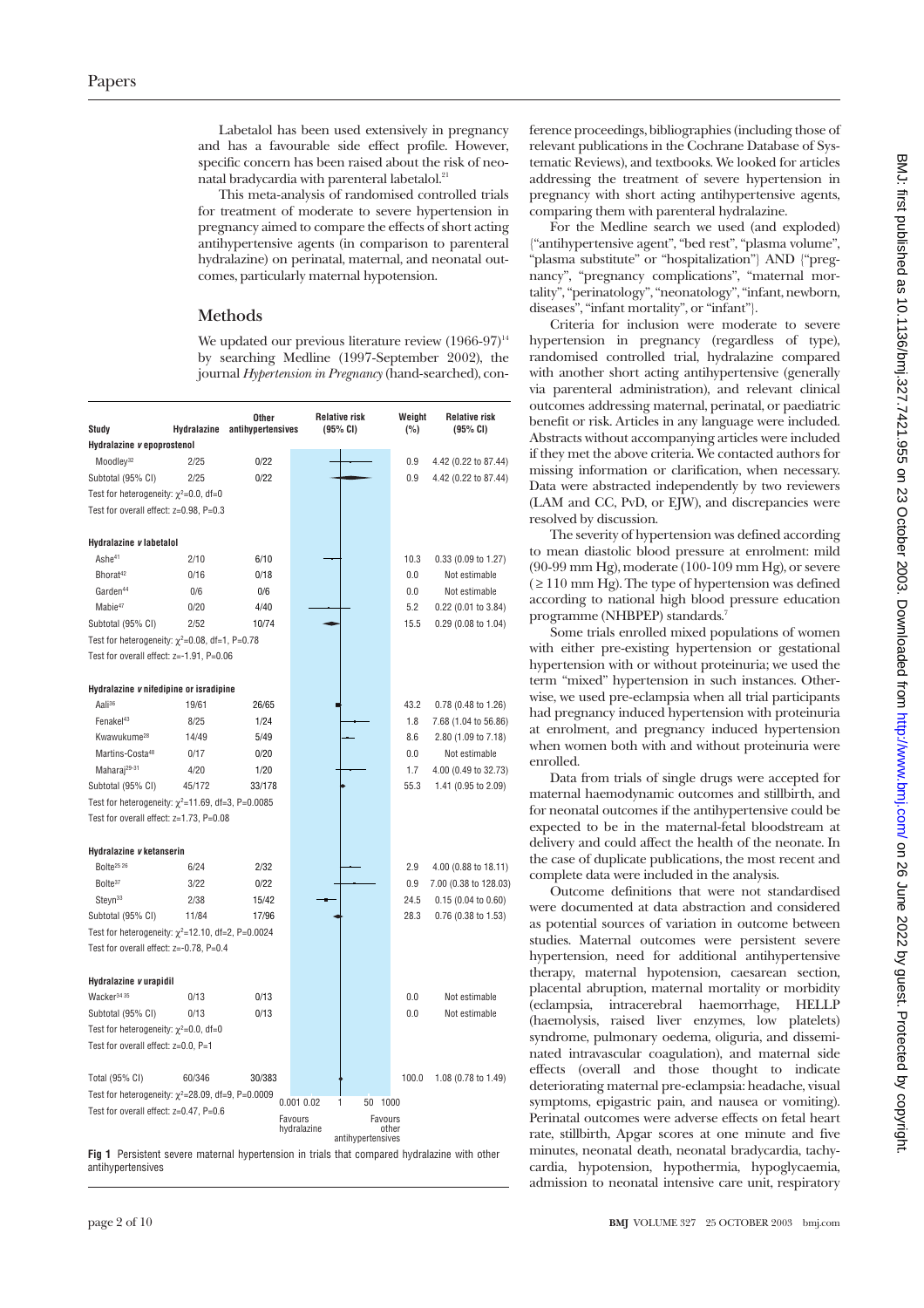| <b>Trial</b>                                   | No of<br>women | Type of<br>hypertension*             | Severity of<br>hypertension | Antihypertensive<br>compared with<br>hydralazine | Route (hydralazine<br>/other<br>antihypertensive)+          | <b>Method</b> of<br>randomisation | <b>Blinding to outcome</b>           |
|------------------------------------------------|----------------|--------------------------------------|-----------------------------|--------------------------------------------------|-------------------------------------------------------------|-----------------------------------|--------------------------------------|
| Aali and Nejad <sup>36</sup>                   | 126            | Pre-eclampsia                        | Severe                      | Nifedipine                                       | Intravenous bolus/<br>sublingual                            | Not known                         | Partial (for blood<br>pressure only) |
| Ashe et al <sup>41</sup>                       | 20             | Mixed                                | Severe                      | Labetalol                                        | Intravenous infusion                                        | Not known                         | Not known                            |
| Bhorat et al <sup>42</sup>                     | 34             | Pregnancy<br>induced<br>hypertension | Severe                      | Labetalol                                        | Intravenous<br>bolus/infusion                               | Not known                         | <b>No</b>                            |
| Bolte et al <sup>25</sup> 26                   | 44             | Mixed                                | Severe                      | Ketanserin                                       | Intravenous<br>infusion/intravenous<br>bolus-infusion       | Adequate                          | No                                   |
| Bolte et al <sup>37</sup>                      | 66             | Not stated                           | Severe                      | Ketanserin                                       | "Intravenous"                                               | Not known                         | Not known                            |
| Duggan et al <sup>39</sup>                     | 9              | Mixed                                | Severe                      | Nifedipine                                       | Intravenous+oral<br>placebo/<br>oral+intravenous<br>placebo | Not known                         | Yes                                  |
| Fenakel et al <sup>43</sup>                    | 49             | Pregnancy<br>induced<br>hypertension | Severe                      | Nifedipine                                       | Intravenous<br>bolus/sublingual‡                            | Inadequate                        | No                                   |
| Garden et al <sup>44</sup>                     | 6              | Mixed                                | Severe                      | Labetalol                                        | Intravenous infusion                                        | Not known                         | Not known                            |
| Harper and<br>Murnaghan <sup>27</sup>          | 30             | Mixed                                | Moderate                    | Labetalol                                        | Intravenous bolus                                           | Adequate                          | No                                   |
| Howarth et al <sup>45</sup>                    | 33             | Mixed                                | Moderate to<br>severe       | Urapidil                                         | Intravenous bolus                                           | Adequate                          | <b>No</b>                            |
| Jegasothy and<br>Paranthaman <sup>46</sup>     | 200            | Mixed                                | Severe                      | Nifedipine                                       | Intravenous/<br>sublingual‡                                 | Inadequate                        | <b>No</b>                            |
| Kwawukume and<br>$G$ hosh <sup>28</sup>        | 98             | Pre-eclampsia                        | Severe                      | Nifedipine                                       | Intravenous/<br>sublingual‡                                 | Inadequate                        | <b>No</b>                            |
| Mabie et al <sup>47</sup>                      | 60             | Mixed                                | Severe                      | Labetalol                                        | Intravenous bolus                                           | Adequate                          | N <sub>o</sub>                       |
| Maharai et al <sup>29-31</sup>                 | 40             | Pregnancy<br>induced<br>hypertension | Severe                      | Isradepine                                       | Intravenous<br>bolus/infusion                               | Adequate                          | Not known                            |
| Martins-Costa et al <sup>48</sup>              | 37             | Pregnancy<br>induced<br>hypertension | Severe                      | Nifedipine                                       | Intravenous/oral                                            | Adequate                          | Yes                                  |
| Moodley and<br>$G$ $O$ $11W$ $S$ <sup>32</sup> | 47             | Mixed                                | Severe                      | Epoprostenol                                     | Intravenous infusion                                        | Adequate                          | Not known                            |
| Rodriguez <sup>40</sup>                        | 27             | Pre-eclampsia                        | Severe                      | Nifedipine                                       | Intravenous./<br>intramuscular or<br>sublingual             | Adequate                          | No                                   |
| Rossouw et al <sup>49</sup>                    | 20             | Mixed                                | Moderate to<br>severe       | Ketanserin                                       | Intravenous bolus                                           | Not known                         | Yes                                  |
| Seabe et al <sup>50</sup>                      | 33             | Pregnancy<br>induced<br>hypertension | Severe                      | Nifedipine                                       | Intravenous<br>bolus/oral                                   | Adequate                          | <b>No</b>                            |
| Steyn and Odendaal <sup>33</sup>               | 80             | Mixed                                | Mod                         | Ketanserin                                       | Intravenous bolus                                           | Adequate                          | Yes                                  |
| Wacker et al <sup>34 35</sup>                  | 26             | Pre-eclampsia                        | Mod                         | Urapidil                                         | Intravenous bolus                                           | Adequate                          | No                                   |

**Table 1** Randomised controlled trials for management of severe hypertension in pregnancy

\*Mixed=pre-existing or gestational hypertension (with or without proteinuria); pregnancy induced hypertension=with or without proteinuria. †When route of drug administration was the same for both groups, only one route is stated.

‡Switched to oral therapy when hypertension had been controlled with short acting agents.

distress syndrome, intraventricular haemorrhage, and necrotising enterocolitis.

We used Cochrane review manager software (Revman version 4.0.1; Oxford, UK) for quantitative analyses. We determined heterogeneity between trials by examining the forest plot (of relative risk for each trial, and with the  $\chi^2$  statistic, using P < 0.10) to reflect statistically significant heterogeneity.<sup>22</sup> A P value  $\leq 0.10$  was considered significant given that  $\chi^2$  is known not to be sensitive to heterogeneity between trials.<sup>22 23</sup> When heterogeneity between trials was found, we examined differences in study design (for example, method of randomisation), characteristics of participants (for example, type of pregnancy hypertension), intervention (for example, drug and dosage), and outcome definitions (for example, the diastolic blood pressure at which additional antihypertensive therapy was prescribed). The summary statistic was relative risk (and 95% confidence interval), a relative effect measure appropriate for use when summarising evidence.<sup>22</sup> In addition, we calculated risk difference, as recom-

**BMJ** VOLUME 327 25 OCTOBER 2003 bmj.com page 3 of 10

mended by the neonatal review group of the Cochrane Collaboration.24 Risk difference is a measure of absolute effect and is sensitive to between trial differences in absolute event rates. In the calculation of risk difference, all trials (even those without reported events in either arm of the trial) contribute to the summary statistic. Data were entered by subgroup according to the type of antihypertensive that was compared with hydralazine. The fixed effects model was used, on the assumption that any between trial differences in outcome were due to random variation, so trials were weighted on the basis of precision. For outcomes with significant differences between groups, the median event rate and its range were also presented.

#### **Results**

We identified 11 new trials in 16 publications (from 1991 to 2002) that met the inclusion criteria. $25-40$ Therefore, this study includes 21 trials (1085 women), including the  $10$  trials<sup>41–50</sup> in the previous meta-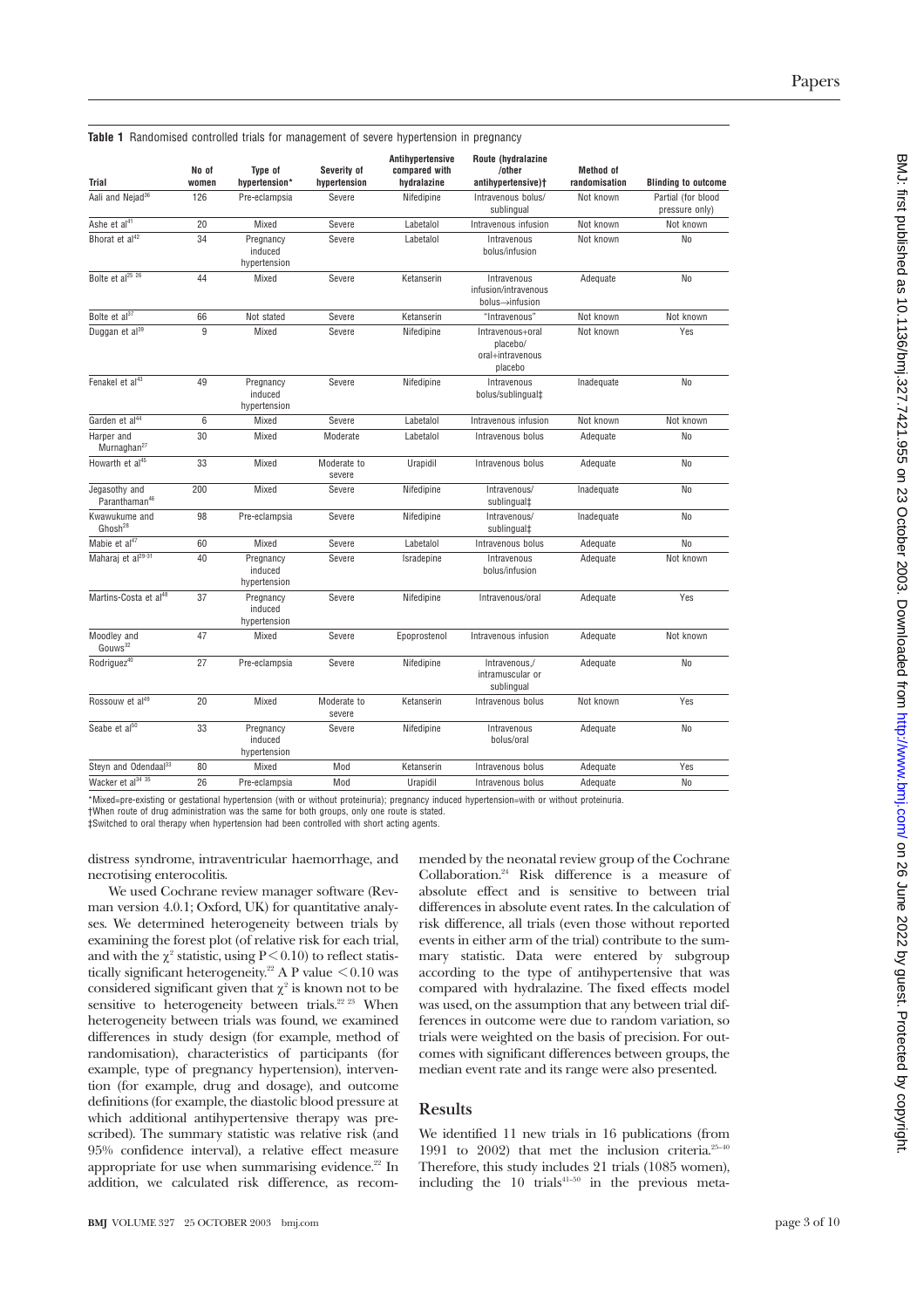|           |  |  |  |  | Table 2 Maternal and perinatal outcomes in trials comparing hydralazine with other antihypertensives for severe hypertension of |  |  |
|-----------|--|--|--|--|---------------------------------------------------------------------------------------------------------------------------------|--|--|
| pregnancy |  |  |  |  |                                                                                                                                 |  |  |

|                                              | No of            | No of |                         |              | Heterogeneity  |           |                                    |              | Heterogeneity  |             |
|----------------------------------------------|------------------|-------|-------------------------|--------------|----------------|-----------|------------------------------------|--------------|----------------|-------------|
| Outcome                                      | trials           | women | Relative risk (95% CI)  | $\chi^2$     | df             | P value   | Risk difference (95% CI)           | $\chi^2$     | df             | P value     |
| <b>Maternal outcomes</b>                     |                  |       |                         |              |                |           |                                    |              |                |             |
| Persistent severe<br>hypertension            | 14               | 729   | 1.08 (0.78 to 1.49)     | 28.09        | 9              | $0.0009*$ | $0.01$ (-0.04 to 0.06)             | 44.36        | 13             | $< 0.0001*$ |
| Additional drugs for<br>blood pressure       | 10               | 564   | 1.32 (0.83 to 2.13)     | 14.06        | 6              | $0.029*$  | $0.03$ $(-0.02, 0.08)$             | 22.92        | 9              | $0.006*$    |
| Maternal hypotension                         | 13               | 687   | 3.29 (1.50 to 7.23)*    | 3.22         | 6              | 0.78      | $0.04$ (0.01 to 0.08)*             | 40.66        | 12             | $0.0001*$   |
| Eclampsia                                    | 8                | 311   | 0.75 (0.20 to 2.86)     | 1.40         | 3              | 0.70      | $-0.01$ ( $-0.05$ to 0.04)         | 2.03         | $\overline{7}$ | 0.96        |
| <b>HELLP</b> syndrome                        | $\overline{2}$   | 142   | 2.33 (0.83 to 6.67)     | 3.70         | 1              | $0.05*$   | $0.08$ (0.00 to 0.17))             | 18.87        | 1              | $< 0.0001*$ |
| Placental abruption                          | 5                | 203   | 4.17 (1.19 to 14.28)    | 1.29         | 4              | 0.86      | $0.08$ (0.01 to 0.15) <sup>*</sup> | 7.9          | 4              | $0.095*$    |
| Caesarean section                            | 14               | 650   | 1.30 (1.08 to 1.59)*    | 12.19        | 11             | 0.35      | $0.08$ (0.02 to 0.13) <sup>*</sup> | 25.67        | 13             | $0.02*$     |
| Intracerebral haemorrhage                    | $\mathbf{1}$     | 44    | 3.03 (0.13 to 100)      | 0            | $\mathbf{0}$   | <b>NA</b> | $0.05$ (-0.08 to 0.17)             | $\mathbf 0$  | 0              | ΝA          |
| Pulmonary oedema                             | 3                | 161   | 4.00 (0.65 to 25.00)    | 1.09         | 1              | 0.30      | $0.05$ (-0.01 to 0.12)             | 7.05         | $\overline{2}$ | $0.03*$     |
| Oliguria                                     | 3                | 105   | 4.00 (1.22 to 12.50)*   | 0.10         | $\overline{2}$ | 0.95      | $0.17$ (0.05 to 0.29) <sup>*</sup> | 7.44         | $\overline{2}$ | $0.02*$     |
| Disseminated<br>intravascular<br>coagulation | $\mathbf{1}$     | 44    | 0.33 (0.01 to 7.69)     | $\mathbf{0}$ | $\mathbf{0}$   | <b>NA</b> | $-0.05$ ( $-0.17$ to 0.08)         | $\mathbf{0}$ | 0              | ΝA          |
| Maternal death                               | $\boldsymbol{9}$ | 471   | 3.33 (0.52 to 20.00)    | $\Omega$     | $\overline{2}$ | 1.00      | $0.01$ (-0.02 to 0.04)             | 2.11         | 8              | 0.98        |
| <b>Maternal side effects</b>                 |                  |       |                         |              |                |           |                                    |              |                |             |
| Any                                          | 12               | 494   | 1.50 (1.16 to 1.94)*    | 27.51        | 11             | 0.004'    | $0.12$ (0.05 to 0.19) <sup>*</sup> | 51.38        | 11             | $< 0.0001*$ |
| Headache                                     | 11               | 528   | 1.61 (1.06 to 2.38)*    | 14.34        | 10             | 0.16      | $0.07$ (0.01 to 0.13) <sup>*</sup> | 29.15        | 10             | $0.001*$    |
| Visual symptoms                              | 1                | 44    | 9.09 (0.51 to 100)      | 0            | $\mathbf{0}$   | <b>NA</b> | $0.18$ (0.00 to 0.36)              | 0            | 0              | ΝA          |
| Nausea or vomiting                           | 6                | 210   | 2.22 (0.94 to 5.26)     | 4.17         | 4              | 0.38      | $0.08$ (0.00 to 0.16)              | 12.61        | 5              | $0.03*$     |
| Epigastric pain                              | $\mathbf{1}$     | 44    | 0.67 (0.12 to 3.57)     | $\Omega$     | $\Omega$       | <b>NA</b> | $-0.05$ ( $-0.23$ to 0.14)         | $\Omega$     | $\mathbf{0}$   | <b>NA</b>   |
| Flushing                                     | 3                | 119   | $0.31$ (0.12 to 0.79)*  | 8.08         | $\overline{2}$ | $0.02*$   | $-0.20$ (-0.32 to $-0.08$ )*       | 30.42        | $\overline{2}$ | < 0.0001    |
| Palpitations                                 | 5                | 132   | 3.57 (1.72 to 7.69)*    | 3.11         | 4              | 0.54      | $0.28$ (0.15 to 0.41) <sup>*</sup> | 15.06        | 4              | $0.005*$    |
| Tachycardia >110<br>beats/min                | 5                | 305   | 5.56 (2.38 to $12.5$ )* | 4.42         | $\overline{4}$ | 0.35      | $0.18$ (0.11 to 0.25) <sup>*</sup> | 11.96        | 4              | $0.02*$     |
| <b>Dizziness</b>                             | 5                | 153   | 1.82 (0.53 to 6.25)     | 3.35         | 3              | 0.34      | $0.04$ (-0.04 to 0.12)             | 5.72         | $\overline{4}$ | 0.22        |
| Bronchospasm                                 | $\mathbf{1}$     | 12    | 0.33 (0.17 to 6.67)     | $\Omega$     | $\mathbf{0}$   | <b>NA</b> | $-0.17$ ( $-0.59$ to 0.25)         | $\Omega$     | 0              | <b>NA</b>   |
| Drugs changed because<br>of side effects     | 7                | 328   | 2.44 (0.38 to 14.28)    | 0.03         | $\mathbf{1}$   | 0.86      | $0.01$ (-0.02 to 0.05)             | 1.65         | 6              | 0.95        |
| Effects on fetus                             |                  |       |                         |              |                |           |                                    |              |                |             |
| Adverse effects on fetal<br>heart rate       | 12               | 601   | 2.04 (1.32 to 3.16)*    | 13.60        | 8              | 0.09      | $0.07$ (0.03 to 0.12)*             | 45.97        | 12             | $< 0.0001*$ |
| Perinatal outcomes                           |                  |       |                         |              |                |           |                                    |              |                |             |
| Perinatal death                              | 17               | 744   | 1.43 (0.77 to 2.63)     | 4.21         | 12             | 0.98      | $0.02$ (-0.02 to 0.05)             | 7.25         | 16             | 0.97        |
| Stillbirth                                   | 17               | 744   | 2.00 (0.85 to 4.76)     | 0.66         | 5              | 0.99      | $0.02$ (-0.01 to 0.05)             | 4.61         | 16             | 1.00        |
| Neonatal death                               | 17               | 729   | 1.00 (0.43 to 2.38)     | 3.74         | 8              | 0.88      | $0.00$ (-0.03 to 0.03)             | 5.47         | 16             | 0.99        |
| 1-minute Apgar <7                            | 3                | 52    | 2.70 (1.27 to 5.88)'    | 4.03         | $\overline{2}$ | 0.13      | $0.36$ (0.13 to 0.59) <sup>*</sup> | 4.48         | $\overline{2}$ | 0.11        |
| 5-minute Apgar <7                            | 6                | 271   | 1.23 (0.69 to 2.22)     | 3.74         | 5              | 0.59      | $0.03$ (-0.05 to 0.11)             | 5.85         | 5              | 0.32        |
| Admission to neonatal<br>intensive care unit | $\mathbf{1}$     | 98    | 1.18 (0.59 to 2.38)     | 0            | 0              | NA        | $0.04$ (-0.13 to 0.21)             | $\mathbf 0$  | 0              | <b>NA</b>   |
| Neonatal bradycardia                         | 3                | 50    | $0.16$ (0.02 to 1.11)   | 0.01         | 1              | 0.91      | $-0.24$ ( $-0.42$ to $-0.06$ )     | 15.43        | $\overline{2}$ | 0.0004      |
| Neonatal hypotension                         | $\mathbf{1}$     | 19    | 5.88 (0.28 to 100)      | 0            | 0              | <b>NA</b> | $0.17$ (-0.20 to 0.53)             | 0            | $\mathbf 0$    | <b>NA</b>   |
| Neonatal hypothermia                         | $\mathbf{1}$     | 25    | Not estimable           |              |                |           | $0.00$ (-0.16 to 0.16)             | $\pmb{0}$    | 0              | NA          |
| Neonatal hypoglycaemia                       | 3                | 64    | $0.88$ (0.14 to 5.26)   | 0.84         | (1)            | 0.36      | $-0.01$ ( $-0.13$ to 0.10)         | 0.94         | $\overline{c}$ | 0.63        |
| <b>Respiratory distress</b><br>syndrome      | 6                | 250   | 1.56 (0.78 to 3.13)     | 2.68         | (5)            | 0.75      | $0.05$ (-0.03 to 0.12)             | 3.72         | 5              | 0.59        |
| Intraventricular<br>haemorrhage              | $\overline{2}$   | 72    | 4.17 (0.47 to 33.33)    | 0.11         | (1)            | 0.74      | $0.07$ (-0.05 to 0.18)             | 0.75         | 1              | 0.39        |
| Necrotising enterocolitis                    | 1                | 53    | 2.86 (0.12 to 100)      | $\Omega$     | (0)            | <b>NA</b> | $0.04$ (-0.06 to 0.14)             | 0            | 0              | <b>NA</b>   |

NA=not applicable; HELLP=haemolysis to elevated liver enzymes to low platelets

\*Significant at the P<0.05 level, and discussed in the text.

analysis.14 Table 1 shows selected characteristics of included trials. About half (12/21 trials) enrolled mixed populations of women with pregnancy hypertension; hypertension was usually severe (16/21 trials). In two trials, single doses were given, $27 \frac{39}{39}$  and in three trials patients were switched to oral antihypertensives when blood pressure had been stabilised.<sup>28 43 46</sup> Most commonly, hydralazine was compared with standard doses of other antihypertensives: nifedipine (eight trials); labetalol (five trials); ketanserin (four trials); urapidil (two trials); epoprostenol (one trial); or isradipine (one trial with three publications).

Most trials were small, with a median of 37 women enrolled (range 6-200). Half (11/21) described adequate methods of randomisation, but seven publications did not describe the method at all. Assessment of outcome was blinded in four trials, and for some outcomes in one other trial. The quality of the methods had no discernible impact on outcome.

Table 2 presents the maternal and perinatal outcomes in trials that compared hydralazine with other antihypertensives. If the results of the trial that compared hydralazine and epoprostenol are excluded, $32$  the results of outcomes to which this trial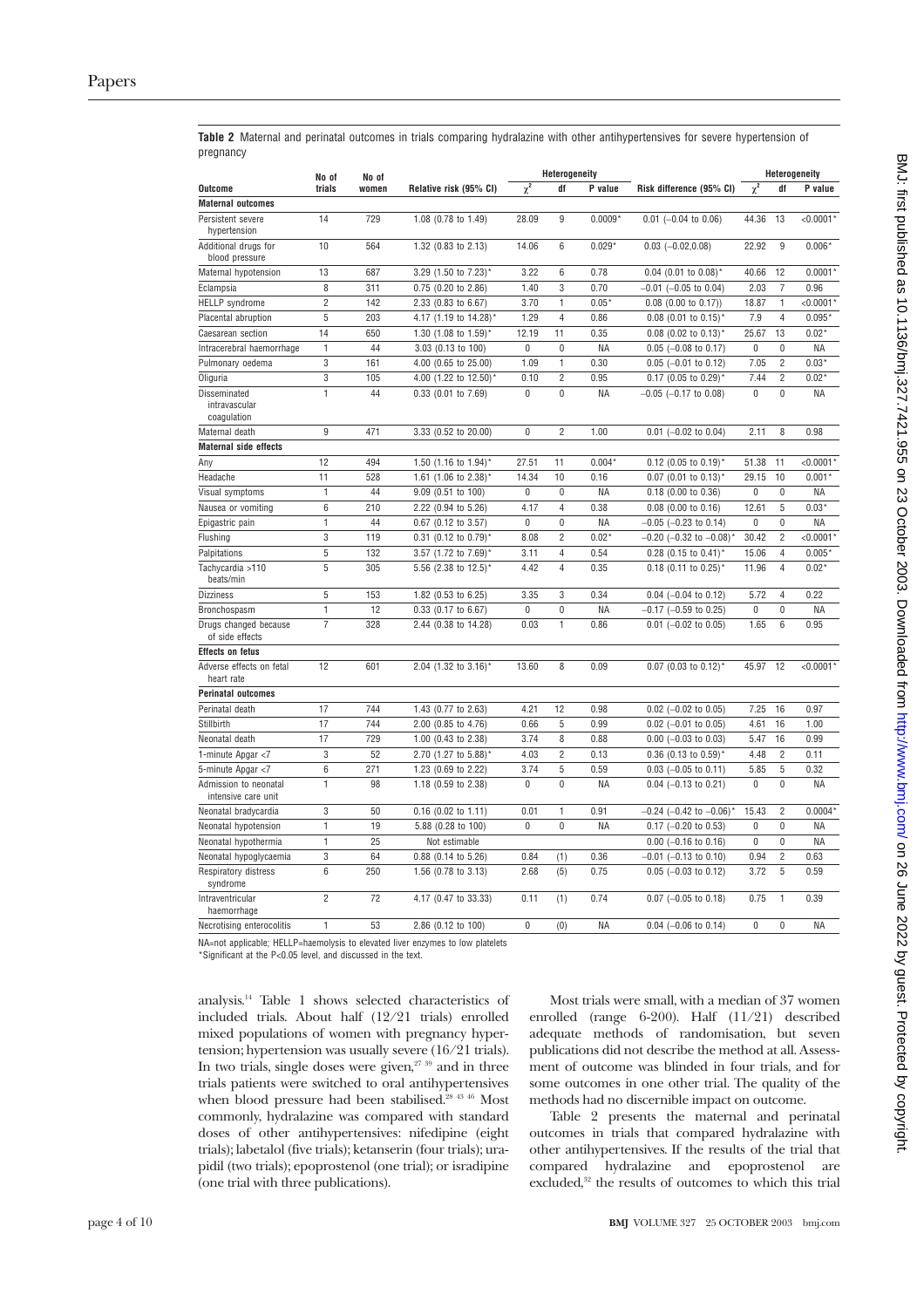contributed (persistent severe hypertension, caesarean section, maternal side effects, perinatal mortality, and respiratory distress syndrome) are not changed.

#### **Maternal outcomes**

Persistent severe hypertension was variably defined as diastolic blood pressure  $\geq 90$  mm Hg,<sup>33</sup>  $\geq 95$  mm Hg,<sup>29–31</sup> ≥ 100 mm Hg,<sup>41 42 44 47–49</sup> or ≥ 110 mm  $Hg^{25-26-28-43}$ ; mean arterial blood pressure  $\geq 120$  mm Hg45; and failure to achieve a drop in systolic/diastolic blood pressure of 30/15 mm Hg.<sup>32</sup> Hydralazine did not differ from other antihypertensives in impact on persistent severe hypertension or on use of additional antihypertensives (table 2). However, the results differed by more than could be expected by chance alone, with the heterogeneity explained largely by the type of the other antihypertensive. Hydralazine was associated with a trend towards lower rates of persistent severe hypertension (median event rate 0% (range 0-20%) *v* labetalol (5% (0-60%)); relative risk 0.29 (0.08 to 1.04); two trials;  $\chi^2$  = 0.08, df = 1, P = 0.78; risk difference  $-0.11$  ( $-0.21$  to  $-0.02$ ); four trials;  $\gamma^2 = 6.91$ , df = 3, P = 0.08; fig 1) and was not associated with use of additional antihypertensives (5% (0-10)% for hydralazine *v* 5% (0-10)% for labetalol; relative risk 1.00 (0.07 to 13.87); one trial;  $\chi^2 = 0$ , df = 0; risk difference 0 ( – 0.12 to 0.12); two trials;  $\chi^2 = 0$ , df = 1,  $P = 1.00$ ). Hydralazine was associated with a trend towards more persistent severe hypertension (29% (0-32%) compared with nifedipine or isradipine (5% (0-40%); relative risk 1.41 (0.95 to 2.09); four trials;  $\gamma^2 = 11.69$ , df = 3, P = 0.009; risk difference 0.08 ( – 0.01 to 0.16); five trials;  $\chi^2 = 12.36$ , df = 4, P = 0.02; fig 1) and with use of additional antihypertensives (13% (0-32%) for hydralazine  $v$  (5% (0-24%)) nifedipine only; relative risk 2.13 (1.20 to 3.85); four trials;  $\chi^2 = 5.24$ , df = 3,  $P = 0.15$ ; risk difference 0.08 (0.02 to 0.14); five trials;  $\chi^2 = 12.32$ , df = 4, P = 0.02), but there was still significant heterogeneity between trials within this subgroup. In the three trials with nifedipine or isradipine in which hydralazine was associated with more severe hypertension, the methods of allocation concealment were either clearly inadequate<sup>28 43</sup> or unstated,<sup>29-31</sup> but other characteristics of the trials did not differ.

In comparison with ketanserin, hydralazine was not associated with a consistent effect on maternal blood pressure (fig 1); this effect was partially explained by the doses of hydralazine used. A low dose hydralazine infusion (1 mg/h intravenously, increased by 1 mg/h every hour to a maximum of 10 mg/h) was associated with a trend towards more persistent severe hypertension than ketanserin (5 mg intravenous bolus, then 4 mg/h intravenously).25 26 Higher dose bolus hydralazine (5 mg intravenously every 20 min) was associated with less persistent severe hypertension than ketanserin (10 mg intravenously every 20 min). $33$ 

Hydralazine was associated with more maternal hypotension than other antihypertensives (0% (0-67%) *v* 0% (0-17%); table 2, fig 2). Calculations of risk difference showed significant heterogeneity between trials, which was largely absent when subgroups of other antihypertensive agents were examined: hydralazine *v* labetalol (risk difference 0.10 (0 to 0.20); four trials;  $\gamma^2 = 6.46$ , df = 3, P = 0.09); hydralazine *v* nifedipine or isradipine (0.01 (−0.01 to 0.04); six trials;  $\chi^2$  = 6.58, df = 5, P = 0.25); hydralazine *v* urapidil (0.16 ( − 0.11 to

| Study                                                    | Hydralazine | Other<br>antihypertensives |                        | <b>Relative risk</b><br>(95% CI) | Weight<br>$(\%)$ | <b>Relative risk</b><br>(95% CI) |
|----------------------------------------------------------|-------------|----------------------------|------------------------|----------------------------------|------------------|----------------------------------|
| Hydralazine v labetalol                                  |             |                            |                        |                                  |                  |                                  |
| Ashe <sup>41</sup>                                       | 0/10        | 0/10                       |                        |                                  | 0.0              | Not estimable                    |
| Garden <sup>44</sup>                                     | 4/6         | 1/6                        |                        |                                  | 15.1             | 4.00 (0.6 to 26.12)              |
| Harper <sup>27</sup>                                     | 0/15        | 0/15                       |                        |                                  | 0.0              | Not estimable                    |
| Mabie <sup>47</sup>                                      | 2/20        | 0/40                       |                        |                                  | 5.1              | 9.76 (0.49 to 194.22)            |
| Subtotal (95% CI)                                        | 6/51        | 1/71                       |                        |                                  | 20.2             | 5.46 (1.14 to 26.23)             |
| Test for heterogeneity: $\chi^2$ =0.25, df=1, P=0.62     |             |                            |                        |                                  |                  |                                  |
| Test for overall effect: z=0.98. P=0.3                   |             |                            |                        |                                  |                  |                                  |
| Hydralazine v nifedipine or isradipine                   |             |                            |                        |                                  |                  |                                  |
| Aali <sup>36</sup>                                       | 0/61        | 0/65                       |                        |                                  | 0.0              | Not estimable                    |
| Fenakel <sup>43</sup>                                    | 4/25        | 0/24                       |                        |                                  | 7.7              | 8.65 (0.49 to 152.59)            |
| Jegasothy <sup>46</sup>                                  | 0/100       | 0/100                      |                        |                                  | 0.0              | Not estimable                    |
| Martins-Costa <sup>48</sup>                              | 0/17        | 0/20                       |                        |                                  | 0.0              | Not estimable                    |
| Maharaj <sup>29-31</sup>                                 | 0/20        | 0/20                       |                        |                                  | 0.0              | Not estimable                    |
| Seabe <sup>50</sup>                                      | 0/16        | 1/17                       |                        |                                  | 22.0             | $0.35$ (0.02 to 8.08)            |
| Subtotal (95% CI)                                        | 4/239       | 1/246                      |                        |                                  | 29.6             | 2.50 (0.49 to 12.83)             |
| Test for heterogeneity: $\gamma^2 = 2.22$ , df=1, P=0.14 |             |                            |                        |                                  |                  |                                  |
| Test for overall effect: z=1.10, P=0.3                   |             |                            |                        |                                  |                  |                                  |
| Hydralazine v ketanserin                                 |             |                            |                        |                                  |                  |                                  |
| Bolte <sup>37</sup>                                      | 6/15        | 2/12                       |                        |                                  | 33.5             | 2.40 (0.59 to 9.82)              |
| Rossouw <sup>49</sup>                                    | 1/10        | 0/10                       |                        |                                  | 7.5              | 3.00 (0.14 to 65.91)             |
| Subtotal (95% CI)                                        | 7/25        | 2/22                       |                        |                                  | 41.0             | 2.51 (0.69 to 9.07)              |
| Test for heterogeneity: $\chi^2$ =0.02, df=1, P=0.9      |             |                            |                        |                                  |                  |                                  |
| Test for overall effect: $z=1.40$ , P=0.16               |             |                            |                        |                                  |                  |                                  |
| Hydralazine v urapidil                                   |             |                            |                        |                                  |                  |                                  |
| Howarth <sup>45</sup>                                    | 2/10        | 1/23                       |                        |                                  | 9.1              | 4.60 (0.47 to 45.10)             |
| Subtotal (95% CI)                                        | 2/10        | 1/23                       |                        |                                  | 9.1              | 4.60 (0.47 to 45.10)             |
| Test for heterogeneity: $\chi^2$ =0.0, df=0              |             |                            |                        |                                  |                  |                                  |
| Test for overall effect: z=1.31, P=0.19                  |             |                            |                        |                                  |                  |                                  |
| Total (95% CI)                                           | 19/325      | 5/362                      |                        |                                  | 100.0            | 3.29 (1.50 to 7.23)              |
| Test for heterogeneity: $\chi^2$ =3.22, df=6, P=0.078    |             |                            |                        |                                  |                  |                                  |
| Test for overall effect: z=0.47, P=0.6                   |             |                            | $0.001$ $0.02$         | 50 1000<br>1                     |                  |                                  |
|                                                          |             |                            | Favours<br>hydralazine | antihypertensives                | Favours<br>other |                                  |

**Fig 2** Maternal hypotension in trials that compared hydralazine with other antihypertensives

0.42); one trial); and hydralazine  $v$  ketanserin (0.18)  $(-0.04 \text{ to } 0.39)$ ; two trials;  $\gamma^2 = 0.51$ , df = 1, P = 0.47). In the hydralazine  $v$  labetalol subgroup in which there was still heterogeneity, the incidence of maternal hypotension with hydralazine ranged from 0% (in 10 patients) to 67% (in 4 of 6 patients); the rate of 67% occurred in the very small trial by Garden et  $al$ ,<sup>44</sup> in which hydralazine was given in higher dosage (initially 10 mg/h, by intravenous infusion) than in other trials.

Several maternal outcomes occurred more often with hydralazine than with other antihypertensives: caesarean section (67% (8-100%) *v* 59% (5-100%) for other antihypertensives); placental abruption (18% (3-20%) *v* 0% (0-2%)); and maternal oliguria (17% (4-41%) *v* 0% (0-9%)) (table 2); however, the risk difference analysis showed heterogeneity between trials. Groups did not differ in other measures of maternal morbidity—eclampsia, intracerebral haemorrhage, HELLP syndrome, pulmonary oedema, disseminated intravascular coagulation, or mortality*.* However, the two trials that reported HELLP syndrome as an outcome differed by more than could be expected by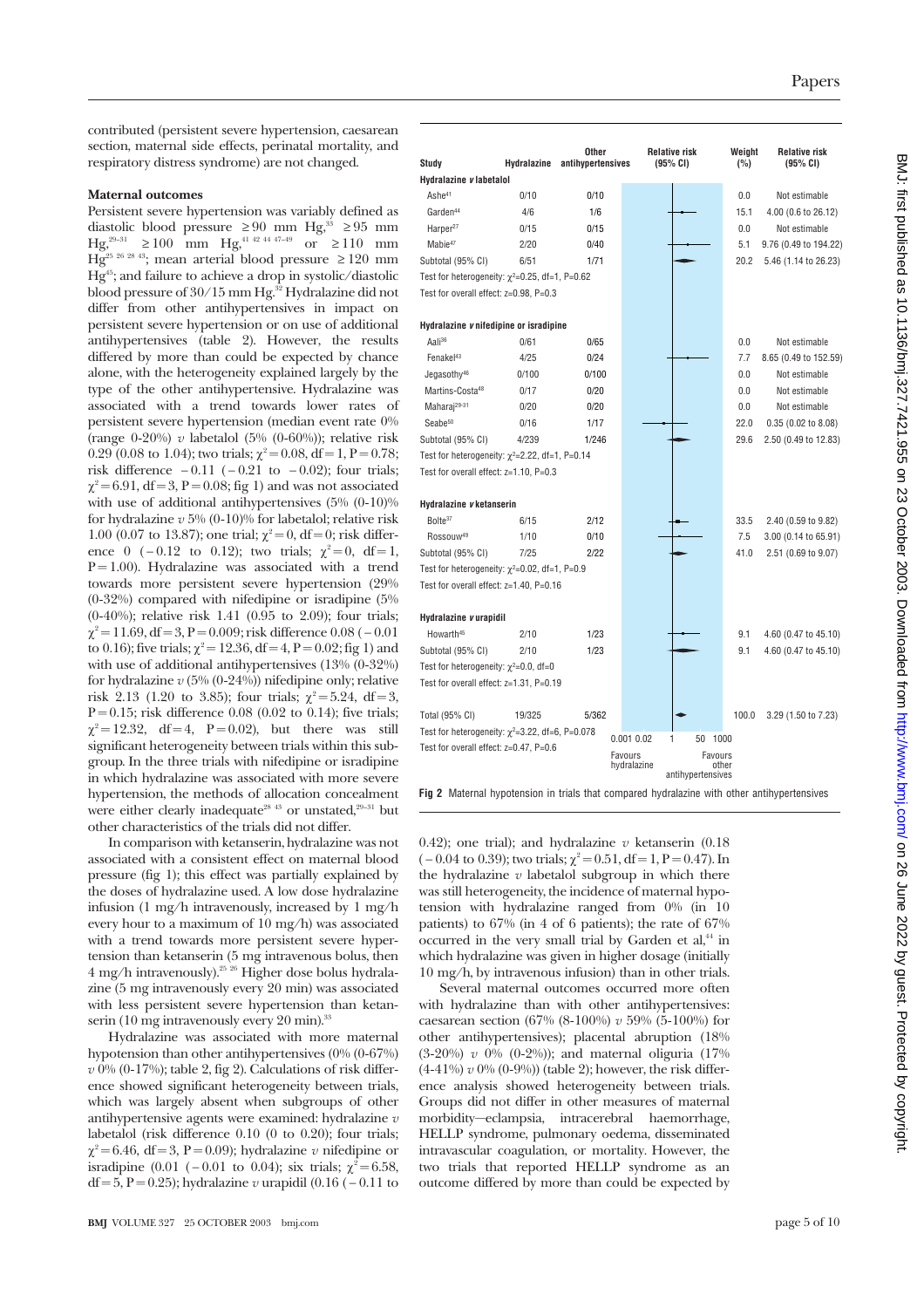| Study                                                    | Hydralazine | Other<br>antihypertensives | <b>Relative risk</b><br>(95% CI fixed) | Weight<br>(%)    | <b>Relative risk</b><br>(95% CI) |
|----------------------------------------------------------|-------------|----------------------------|----------------------------------------|------------------|----------------------------------|
| Hydralazine v labetalol                                  |             |                            |                                        |                  |                                  |
| Ashe <sup>41</sup>                                       | 4/10        | 0/10                       |                                        | 0.8              | 9.00 (0.55 to 147.96)            |
| Bhorat <sup>42</sup>                                     | 13/16       | 3/18                       |                                        | 4.8              | 4.886 (1.69 to 14.06)            |
| Garden <sup>44</sup>                                     | 3/6         | 1/6                        |                                        | 1.7              | 3.00 (0.42 to 21.30)             |
| Harper <sup>27</sup>                                     | 8/15        | 6/15                       |                                        | 10.2             | 1.33 (0.61 to 2.91)              |
| Mabie <sup>47</sup>                                      | 2/20        | 1/40                       |                                        | 1.1              | 4.00 (0.39 to 41.51)             |
| Subtotal (95% CI)                                        | 30/67       | 11/89                      |                                        | 18.6             | 2.91 (1.65 to 5.11)              |
| Test for heterogeneity: $\chi^2$ =5.45, df=4, P=0.24     |             |                            |                                        |                  |                                  |
| Test for overall effect: z=3.71, P=0.0002                |             |                            |                                        |                  |                                  |
|                                                          |             |                            |                                        |                  |                                  |
| Hydralazine v nifedipine                                 |             |                            |                                        |                  |                                  |
| Aali-H36                                                 | 10/61       | 11/65                      |                                        | 18.0             | 0.97 (0.44 to 2.12)              |
| Fenakel <sup>43</sup>                                    | 10/25       | 18/24                      |                                        | 31.1             | $0.53$ (0.31 to 0.91)            |
| Martins-Costa <sup>48</sup>                              | 13/17       | 10/20                      |                                        | 15.6             | 1.53 (0.92 to 2.55)              |
| Seabe <sup>50</sup>                                      | 2/16        | 1/17                       |                                        | 1.6              | 2.12 (0.21 to 21.22)             |
| Subtotal (95% CI)                                        | 35/119      | 40/126                     |                                        | 66.4             | 0.92 (0.66 to 1.30)              |
| Test for heterogeneity: $\chi^2$ =8.33, df=3, P=0.04     |             |                            |                                        |                  |                                  |
| Test for overall effect: z=-0.45, P=0.7                  |             |                            |                                        |                  |                                  |
|                                                          |             |                            |                                        |                  |                                  |
| Hydralazine v ketanserin                                 |             |                            |                                        |                  |                                  |
| Bolte <sup>37</sup>                                      | 18/22       | 6/22                       |                                        | 10.2             | 3.00 (1.47 to 6.10)              |
| Rossouw <sup>49</sup>                                    | 1/10        | 1/10                       |                                        | 1.7              | 1.00 (0.07 to 13.87)             |
| Subtotal (95% CI)                                        | 19/32       | 7/32                       |                                        | 11.9             | 2.71 (1.38 to 5.35)              |
| Test for heterogeneity: $\chi^2$ =0.63, df=1, P=0.43     |             |                            |                                        |                  |                                  |
| Test for overall effect: z=2.88, P=0.004                 |             |                            |                                        |                  |                                  |
|                                                          |             |                            |                                        |                  |                                  |
| Hydralazine v urapidil                                   |             |                            |                                        |                  |                                  |
| Howarth <sup>45</sup>                                    | 1/9         | 3/20                       |                                        | 3.2              | 0.74 (0.09 to 6.18)              |
| Subtotal (95% CI)                                        | 1/9         | 3/20                       |                                        | 3.2              | 0.74 (0.09 to 6.18)              |
| Test for heterogeneity: $\chi^2$ =0.0, df=0              |             |                            |                                        |                  |                                  |
| Test for overall effect: z=-0.28, P=0.8                  |             |                            |                                        |                  |                                  |
|                                                          |             |                            |                                        |                  |                                  |
| Total (95% CI)                                           | 85/227      | 61/267                     |                                        | 100.0            | 1.50 (1.16 to 1.94)              |
| Test for heterogeneity: $\chi^2$ =27.51, df=11, P=0.0038 |             |                            |                                        |                  |                                  |
| Test for overall effect: z=3.08, P=0.002                 |             |                            | 0.001 0.02<br>1<br>50 1000             |                  |                                  |
|                                                          |             |                            | Favours<br>hydralazine                 | Favours<br>other |                                  |
|                                                          |             |                            | antihypertensives                      |                  |                                  |

**Fig 3** Any maternal side effect reported in trials that compared hydralazine with other antihypertensives

> chance alone<sup>25</sup> <sup>26</sup> <sup>28</sup>: comparing hydralazine with nifedipine, Kwawukume and Ghosh reported no raised liver enzymes,<sup>28</sup> but in a comparison of hydralazine and ketanserin Bolte et al reported a significantly higher incidence (45% *v* 9%) of HELLP syndrome (using Sibai's definition in the hydralazine group<sup>51</sup>).<sup>25 26</sup>

In summary, hydralazine was associated with more persistent severe hypertension than nifedipine or isradipine, and more of the following outcomes when compared with all antihypertensives: maternal hypotension, placental abruption, caesarean section, and maternal oliguria. However, absolute event rates ranged widely within trials, and outcomes showed significant heterogeneity when risk difference was used as the summary statistic.

#### **Maternal side effects**

Hydralazine was associated with more maternal side effects (of any sort) and headache than other antihypertensives (40% (10-82%) *v* 17% (0-75%) and 29% (0-67%) *v* 0% (0-20%), respectively; table 2). For any maternal side effects, the significant heterogeneity between trials was confined to the nifedipine subgroup

(fig 3). In particular, the trial by Fenakel et al found that hydralazine was associated with fewer side effects than nifedipine.43 The dose of hydralazine was higher than in the other three trials, and the dose of nifedipine was the same. However, the duration of treatment was longer than in other trials (days to weeks, rather than hours to days) because women were changed to oral antihypertensive therapy.

Hydralazine was associated with more palpitations than other antihypertensives (18% (11-81%) *v* 0% (0-17%); table 2). Three of the five trials compared hydralazine with labetalol, and within this subgroup the effect was significant (relative risk 5.26 (2.00 to 14.28); three trials;  $\gamma^2 = 0.29$ , df = 2, P = 0.87; risk difference 0.48 (0.30 to 0.67); three trials;  $\chi^2 = 4.79$ , df = 2,  $P = 0.09$ 

Hydralazine was also associated with more maternal tachycardia than other antihypertensives (24% (10-67%) *v* 0% (0-6%); table 2). Three of the five trials were comparisons of hydralazine against nifedipine, and within this subgroup the results were significant (relative risk 5.56 (2.17 to 14.29); three trials;  $\chi^2$  = 4.10, df = 2, P = 0.13; risk difference 0.18 (0.11 to 0.25); three trials;  $\chi^2 = 11.96$ , df = 4, P = 0.02).

Hydralazine was associated with less flushing than nifedipine (0-12.5% *v* 0-58%; only comparisons with nifedipine reported flushing); however, there was heterogeneity between trials. More flushing was reported in the trial by Fenakel et al, which treated women for longer than other trials.<sup>43</sup> Groups did not differ in visual symptoms, nausea or vomiting, epigastric pain, dizziness, or bronchospasm (table 2).

Despite the high prevalence of side effects (in 85 of 227 patients given hydralazine and 61 of 257 patients given other antihypertensives), few women changed drugs because they experienced side effects (3 of 161 changing from hydralazine, 1 of 167 changing from other antihypertensives); the proportion did not differ between groups.

In summary, hydralazine was associated with more maternal side effects than labetalol or ketanserin, and more headache, palpitations, and maternal tachycardia than other antihypertensives. Whether hydralazine was associated with more side effects than nifedipine was unclear. For all outcomes, absolute event rates ranged widely within trials and significant heterogeneity was seen when risk difference was used as the summary statistic.

#### **Adverse effects on fetal heart rate**

Adverse effects on fetal heart rate were defined as "acute fetal distress"<sup>39 43 45 49</sup>; need for caesarean section due to fetal distress<sup>28</sup> or a decelerative fetal heart rate pattern<sup>33</sup>; "deterioration in the cardiotocographic tracings"48; abnormal fetal heart rate patterns in the six hours after treatment<sup>34</sup> <sup>35</sup>; "abnormal" fetal heart rate in labour<sup>47</sup>; fetal heart rate decelerations<sup>29–31</sup>; late decelerations during continuous fetal heart rate monitoring<sup>41</sup>; or "CTG abnormalities."36 Hydralazine was associated with more adverse effects on fetal heart rate than other antihypertensives (11% (0-56%) *v* 0% (0-50%)), with the significant heterogeneity isolated to the hydralazine *v* labetalol subgroup (fig 4). The doses of hydralazine and labetalol were lower in the trial of Ashe et al (hydralazine 3.7 mg/h given intravenously *v* labetalol 20 mg/h given intravenously with increases every 30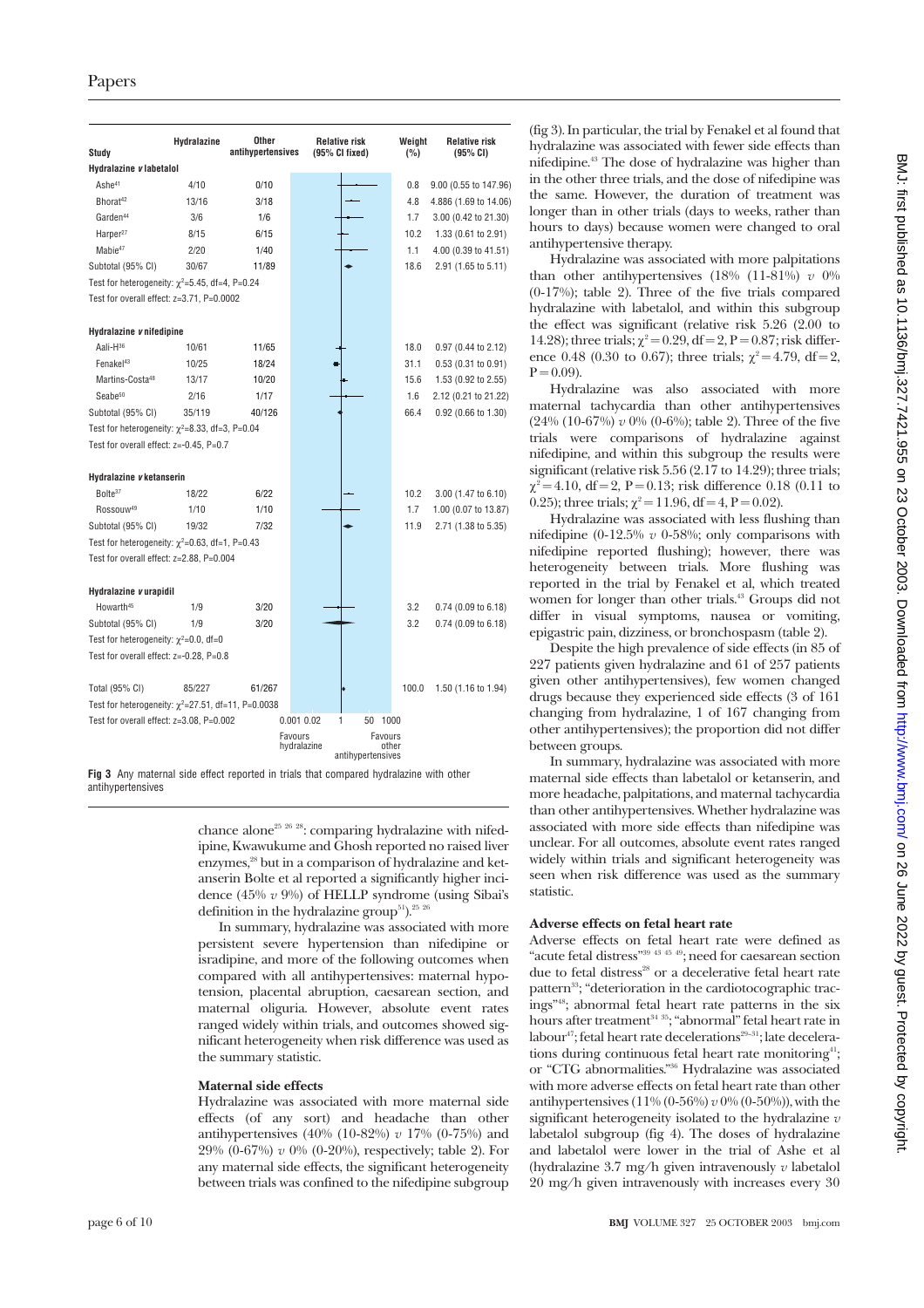min)41 and higher in the trial of Mabie et al (hydralazine 5 mg given intravenously every 10 min *v* labetalol 20 mg given intravenously, then 30 mg given intravenously every 10 min) $47$ ; otherwise, the differences remained unexplained, although both trials were small and the 95% confidence intervals overlapped substantially.

#### **Perinatal outcomes**

Hydralazine was associated with more low Apgar scores at one minute than other antihypertensives (67% (38-83%) *v* 15% (14-67%); table 2), but the incidence of low Apgar scores at five minutes did not differ between groups. Hydralazine was associated with less neonatal bradycardia than labetalol  $(0\% (0-0\%) v$ 21% (0-100%)), but the results differed more than could be expected by chance alone, as we reported earlier.14 Few trials reported other perinatal outcomes, and these outcomes (perinatal mortality; admission to neonatal intensive care unit; neonatal hypotension, hypothermia or hypoglycaemia; or complications of prematurity: respiratory distress syndrome, intraventricular haemorrhage or necrotising enterocolitis) did not differ between groups. However, figure 5 shows a statistical trend towards more stillbirths with hydralazine than with other antihypertensives (0% (0% to 31%) *v* 0% (0% to 22%)).

In summary, hydralazine was associated with more low Apgar scores at one minute and a trend towards an increase in stillbirth compared with other antihypertensives. Hydralazine was associated with less neonatal bradycardia than labetalol.

#### **Discussion**

This meta-analysis of randomised controlled trials for the treatment of severe hypertension in pregnancy shows that hydralazine was associated with some poorer maternal and perinatal outcomes than other antihypertensives, particularly labetalol and nifedipine. Hydralazine was found to be a less effective antihypertensive than nifedipine or isradipine, and did not clearly differ from labetalol. In comparison with all other antihypertensives, hydralazine was associated with more of several adverse outcomes: maternal hypotension, placental abruption, adverse effects on fetal heart rate, caesarean section, maternal oliguria, stillbirth (statistical trend only), and low Apgar score at one minute. Hydralazine was associated with less neonatal bradycardia than labetalol, but no trials since our previous meta-analysis reported this outcome.

Hydralazine was more poorly tolerated than other antihypertensives. More maternal side effects were seen than with labetalol or ketanserin. More headaches (raising the issue of imminent eclampsia), palpitations, and maternal tachycardia were seen than with other antihypertensives, with the exception of nifedipine; in trials that showed these side effects, outcomes differed more than could be expected by chance alone, possibly because of differences in design of the trials.

#### **Use of summary statistics**

How the consistency of the results differed according to the summary statistic used is worth comment. We used relative risk as the primary summary statistic for this meta-analysis and used risk difference in a secondary analysis. All outcomes for which relative risk was significantly increased, without heterogeneity, showed significant heterogeneity in the analysis that used risk difference, with the exception of low Apgar scores at one minute. Risk difference is sensitive to heterogeneity between trials, and the results of the risk difference analyses highlight the great variability in event rate between trials, which was due, at least in part, to the small sample sizes. The variability in event rates precludes us from extrapolating the results to a specific patient population.

#### **Alternatives to hydralazine**

These results are biologically plausible. Rapid or excessive falls in maternal blood pressure may decrease placental perfusion (reflected by abnormal fetal heart rate patterns) and lead to placental abruption, caesarean section, and low Apgar scores at one minute (with recovery by five minutes with resuscitation). The

| Study                                                  | Treatment | Control |                      | <b>Relative risk</b><br>(95% CI) | Weight<br>(%) | <b>Relative risk</b><br>(95% CI) |
|--------------------------------------------------------|-----------|---------|----------------------|----------------------------------|---------------|----------------------------------|
| Hydralazine vepoprostenol                              |           |         |                      |                                  |               |                                  |
| Moodley <sup>32</sup>                                  | 14/25     | 11/22   |                      |                                  | 53.9          | 1.12 (0.65 to 1.93)              |
| Subtotal (95% CI)                                      | 14/25     | 11/22   |                      |                                  | 53.9          | 1.12 (0.65 to 1.93)              |
| Test for heterogeneity: $\chi^2$ =0.0, df=0            |           |         |                      |                                  |               |                                  |
| Test for overall effect: z=0.41, P=0.7                 |           |         |                      |                                  |               |                                  |
| Hydralazine v labetalol                                |           |         |                      |                                  |               |                                  |
| Ashe <sup>41</sup>                                     | 0/10      | 3/10    |                      |                                  | 16.1          | $0.14$ (0.01 to 2.45)            |
| Mabie <sup>47</sup>                                    | 2/6       | 0/13    |                      |                                  | 1.5           | 10.00 (0.55 to 181.32)           |
| Subtotal (95% CI)                                      | 2/16      | 3/23    |                      |                                  | 17.6          | 1.00 (0.28 to 3.54)              |
| Test for heterogeneity: $\chi^2$ =4.23, df=1, P=0.04   |           |         |                      |                                  |               |                                  |
| Test for overall effect: z=-0.0, P=1.0                 |           |         |                      |                                  |               |                                  |
| Hydralazine v nifedipine or isradipine                 |           |         |                      |                                  |               |                                  |
| Aali <sup>36</sup>                                     | 0/61      | 0/65    |                      |                                  | 0.0           | Not estimable                    |
| Duggan <sup>39</sup>                                   | 0/4       | 0/5     |                      |                                  | 0.0           | Not estimable                    |
| Fenakel <sup>43</sup>                                  | 11/25     | 1/24    |                      |                                  | 4.7           | 10.56 (1.47 to 75.65)            |
| Kwawukume <sup>28</sup>                                | 2/49      | 0/49    |                      |                                  | 2.3           | 5.00 (0.25 to 101.54)            |
| Martins-Costa <sup>48</sup>                            | 0/17      | 0/20    |                      |                                  | 0.0           | Not estimable                    |
| Maharai <sup>29-31</sup>                               | 5/20      | 2/21    |                      |                                  | 9.0           | 2.62 (0.57 to 12.02)             |
| Subtotal (95% CI)                                      | 18/176    | 3/184   |                      |                                  | 16.0          | 5.30 (1.77 to 15.90)             |
| Test for heterogeneity: $\chi^2$ =1.29, df=2, P=0.52   |           |         |                      |                                  |               |                                  |
| Test for overall effect: z=2.98, P=0.003               |           |         |                      |                                  |               |                                  |
|                                                        |           |         |                      |                                  |               |                                  |
| Hydralazine v ketanserin                               |           |         |                      |                                  |               |                                  |
| Rossouw <sup>49</sup>                                  | 1/10      | 0/10    |                      |                                  | 2.3           | 3.00 (0.14 to 65.91)             |
| Steyn <sup>33</sup>                                    | 4/38      | 2/42    |                      |                                  | 8.7           | 2.21 (0.43 to 11.39)             |
| Subtotal (95% CI)                                      | 5/48      | 2/52    |                      |                                  | 11.0          | 2.38 (0.56 to 10.09)             |
| Test for heterogeneity: $\chi^2$ =0.03, df=1, P=0.86   |           |         |                      |                                  |               |                                  |
| Test for overall effect: z=1.17, P=0.2                 |           |         |                      |                                  |               |                                  |
| Hydralazine v urapidil                                 |           |         |                      |                                  |               |                                  |
| Howarth <sup>45</sup>                                  | 2/9       | 0/20    |                      |                                  | 1.5           | 10.50 (0.55 to 198.93)           |
| Wacker <sup>34</sup> 35                                | 0/13      | 0/13    |                      |                                  | 0.0           | Not estimable                    |
| Subtotal (95% CI)                                      | 2/22      | 0/33    |                      |                                  | 1.5           | 10.50 (0.55 to 198.93)           |
| Test for heterogeneity: $\chi^2$ =0.0, df=0            |           |         |                      |                                  |               |                                  |
| Test for overall effect: z=1.57, P=0.12                |           |         |                      |                                  |               |                                  |
| Total (95% CI)                                         | 41/287    | 19/314  |                      |                                  | 100.0         | 2.04 (1.32 to 3.16)              |
| Test for heterogeneity: $\chi^2$ =13.20, df=8, P=0.093 |           |         |                      |                                  |               |                                  |
| Test for overall effect: z=3.21, P=0.001               |           |         | 0.1 0.2              | 10<br>1<br>5                     |               |                                  |
|                                                        |           |         | Favours<br>treatment | Favours<br>control               |               |                                  |
|                                                        |           |         |                      |                                  |               |                                  |

**Fig 4** Adverse effects on fetal heart rate (FHR) in trials that compared hydralazine with other antihypertensives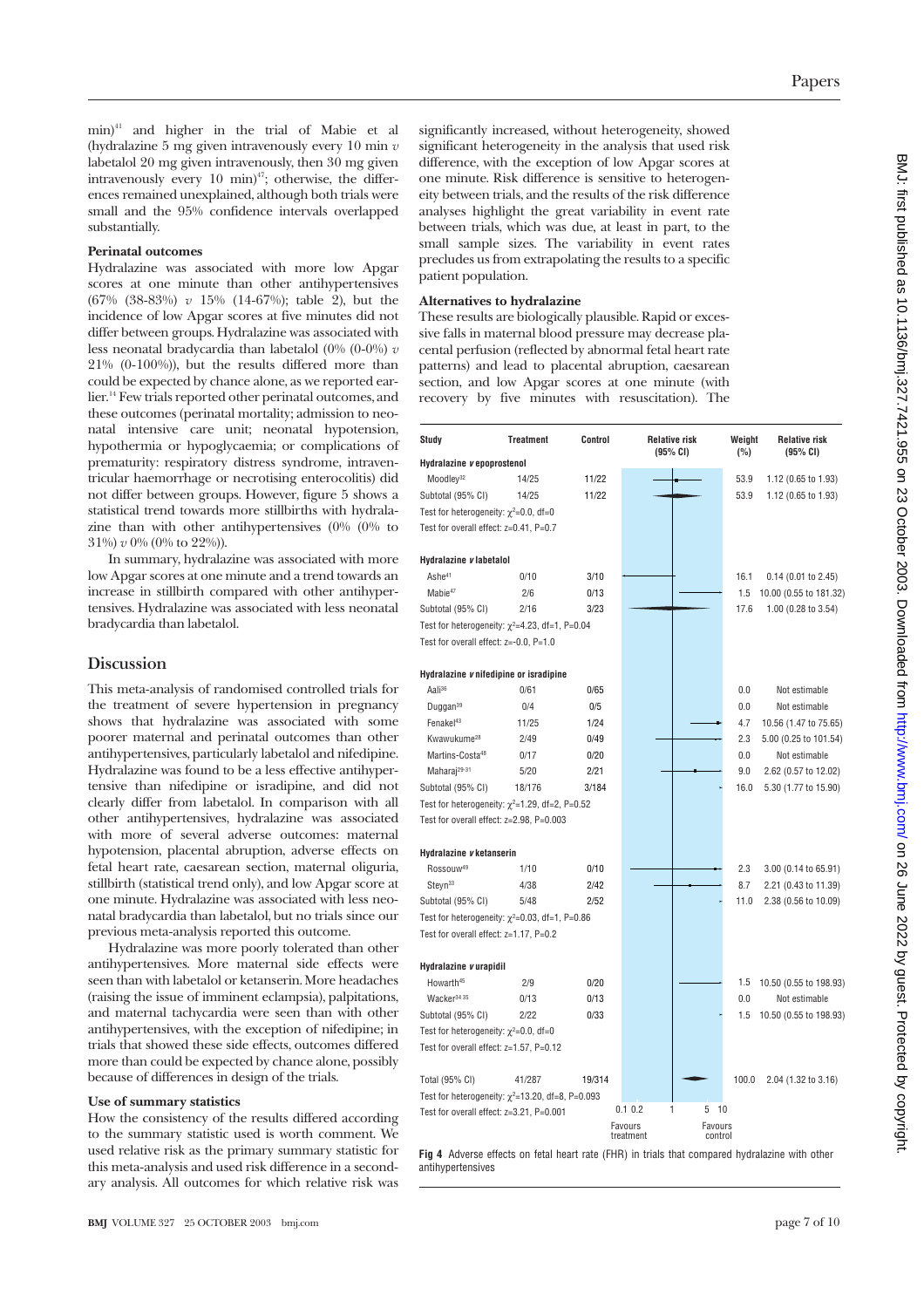| Study                                                    | <b>Hydralazine</b> | Other<br>antihypertensives | <b>Risk difference</b><br>(95% CI) | Weight<br>(%)    | <b>Risk difference</b><br>(95% CI) |
|----------------------------------------------------------|--------------------|----------------------------|------------------------------------|------------------|------------------------------------|
| Hydralazine vepoprestenol                                |                    |                            |                                    |                  |                                    |
| Moodley <sup>32</sup>                                    | 0/25               | 0/22                       |                                    | 6.4              | $0.00$ (-0.08 to 0.08)             |
| Subtotal (95% CI)                                        | 0/25               | 0/22                       |                                    | 6.4              | $0.00$ (-0.08 to 0.08)             |
| Test for heterogeneity: $\chi^2$ =0.0, df=0              |                    |                            |                                    |                  |                                    |
| Test for overall effect: z=0.98, P=1                     |                    |                            |                                    |                  |                                    |
|                                                          |                    |                            |                                    |                  |                                    |
| Hydralazine v labetalol                                  |                    |                            |                                    |                  |                                    |
| Ashe <sup>41</sup>                                       | 0/10               | 0/10                       |                                    | 2.7              | 0.00 (-0.17 to 0.17)               |
| Bhorat <sup>42</sup>                                     | 5/16               | 4/18                       |                                    | 4.6              | 0.09 (-0.21 to 0.39)               |
| Garden <sup>44</sup>                                     | 0/3                | 0/3                        |                                    | 0.8              | $0.00$ (-0.46 to 0.46)             |
| Harper <sup>27</sup>                                     | 1/15               | 0/15                       |                                    | 4.1              | 0.07 (-0.10 to 0.23)               |
| Mabie <sup>47</sup>                                      | 0/6                | 0/13                       |                                    | 2.2              | 0.00 (-0.21 to 0.21)               |
| Subtotal (95% CI)                                        | 6/50               | 4/59                       |                                    | 14.4             | 0.05 (-0.08 to 0.17)               |
| Test for heterogeneity: $\gamma^2 = 0.65$ , df=4, P=0.96 |                    |                            |                                    |                  |                                    |
| Test for overall effect: z=0.75, P=0.5                   |                    |                            |                                    |                  |                                    |
|                                                          |                    |                            |                                    |                  |                                    |
| Hydralazine v nifedipine or isradipine                   |                    |                            |                                    |                  |                                    |
| Aali <sup>36</sup>                                       | 0/61               | 0/65                       |                                    | 17.1             | $0.00$ (-0.03 to 0.03)             |
| Fenakel <sup>43</sup>                                    | 0/27               | 0/26                       |                                    | 7.2              | $0.00$ (-0.07 to 0.07)             |
| Kwawukume <sup>28</sup>                                  | 0/49               | 0/49                       |                                    | 13.3             | $0.00$ (-0.04 to 0.04)             |
| Martins-Costa <sup>48</sup>                              | 0/17               | 0/20                       |                                    | 5.0              | $0.00$ (-0.10 to 0.10)             |
| Maharai <sup>29-31</sup>                                 | 1/20               | 0/21                       |                                    | 5.6              | 0.05 (-0.08 to 0.18)               |
| Seabe <sup>50</sup>                                      | 0/16               | 0/17                       |                                    | 4.5              | $0.00$ (-0.11 to 0.11)             |
| Subtotal (95% CI)                                        | 1/190              | 0/198                      |                                    | 52.6             | $0.01$ (-0.02 to 0.03)             |
| Test for heterogeneity: $\chi^2$ =0.71, df=5, P=0.98     |                    |                            |                                    |                  |                                    |
| Test for overall effect: z=0.39, P=0.7                   |                    |                            |                                    |                  |                                    |
|                                                          |                    |                            |                                    |                  |                                    |
| Hydralazine v ketanserin<br>Bolte <sup>37</sup>          | 1/22               | 0/22                       |                                    | 6.0              | $0.05$ (-0.07 to 0.16)             |
| Rossouw <sup>49</sup>                                    | 1/10               | 0/10                       |                                    | 2.7              | 0.10 (-0.14 to 0.34)               |
| Steyn <sup>33</sup>                                      | 2/38               | 1/42                       |                                    | 10.8             | $0.03$ (-0.06 to 0.11)             |
| Subtotal (95% CI)                                        | 4/70               | 1/74                       |                                    | 19.5             | $0.04$ (-0.03 to 0.11)             |
| Test for heterogeneity: $\chi^2$ =0.34, df=2, P=0.85     |                    |                            |                                    |                  |                                    |
| Test for overall effect: z=1.22, P=0.2                   |                    |                            |                                    |                  |                                    |
|                                                          |                    |                            |                                    |                  |                                    |
| Hydralazine v urapidil                                   |                    |                            |                                    |                  |                                    |
| Howarth <sup>45</sup>                                    | 0/9                | 0/20                       |                                    | 3.4              | $0.00$ (-0.15 to 0.15)             |
| Wacker <sup>34</sup> 35                                  | 0/13               | 0/14                       |                                    | 3.7              | $0.00$ (-0.13 to 0.13)             |
| Subtotal (95% CI)                                        | 0/22               | 0/34                       |                                    | 7.0              | 0.00 (-0.11 to 0.11)               |
| Test for heterogeneity: $\chi^2$ =0.0, df=1, P=1         |                    |                            |                                    |                  |                                    |
| Test for overall effect: z=0.0, P=1                      |                    |                            |                                    |                  |                                    |
|                                                          |                    |                            |                                    |                  |                                    |
| Total (95% CI)                                           | 11/357             | 5/387                      |                                    | 100.0            | $0.02$ (-0.01 to 0.05)             |
| Test for heterogeneity: $\chi^2$ =4.61, df=16, P=1       |                    |                            |                                    |                  |                                    |
| Test for overall effect: z=1.27, P=0.2                   |                    |                            | 25<br>$\mathbf{0}$<br>$0.5$ 0.25   | 5                |                                    |
|                                                          |                    |                            | Favours<br>hydralazine             | Favours<br>nther |                                    |
|                                                          |                    |                            | antihypertensives                  |                  |                                    |

**Fig 5** Stillbirth in trials that compared hydralazine with other antihypertensives

unpredictability of the timing and magnitude of the blood pressure lowering effect of hydralazine may make its use in pregnancy problematic. The results of this meta-analysis do not support recent recommendations favouring initial use of hydralazine over other antihypertensives (including ketanserin).7

Nifedipine seems to be a reasonable alternative to hydralazine. In two case reports, profound muscle weakness and respiratory arrest were associated with concomitant use of nifedipine and magnesium sulphate.<sup>18 19</sup> However, no neuromuscular blockade was described in any of the trials comparing hydralazine with nifedipine or isradipine, even though magnesium

sulphate was given to all<sup>43</sup> or some<sup>28</sup> women, and no such blockade was reported in the Magpie trial, in which 29% of women allocated to receive magnesium sulphate also received nifedipine.<sup>52</sup> Any risk of neuromuscular blockade is thus likely to be low, and the effect is reversible with calcium gluconate.

Parenteral labetalol also seems to be a reasonable alternative to hydralazine. Although it may be less effective in preventing recurrent severe hypertension, labetalol controlled severe hypertension in 87% of women and was similar to other antihypertensive agents in the need to prescribe further antihypertensives. No new trials were available to update the previously observed association between parenteral labetalol and (usually transient) neonatal bradycardia<sup>14</sup>; neonatologists should continue to be made aware when intravenous labetalol has been used during labour and delivery.

Ketanserin, an agent investigated most widely in the Netherlands and South Africa, compared favourably with hydralazine.

Of course, there are other limitations to this review that have not been discussed. Meta-analysis is based on a retrospective and observational study design, which relies on published data. However, trials provide the least biased form of information about therapeutic interventions and outcome, and the results of this meta-analysis are biologically plausible.

The most recent Cochrane review found no good evidence that one short acting antihypertensive is better than another, with the exception of ketanserin, which is associated with more persistent hypertension.53 The Cochrane inclusion and exclusion criteria differed somewhat from those in this study, but the most important difference seems to be in the reviews' methods. In the absence of significant between-trial heterogeneity in outcome, we pooled the results from all trials comparing hydralazine and other antihypertensives, whereas the Cochrane review had five subgroups of trials comparing hydralazine and other antihypertensives, with different outcomes reported in each group. In our review, pooling had the advantage of not being based on the assumption that different antihypertensives would cause differences in maternal or perinatal outcome, and where differences between trials existed, pooling informed the reader about how differences in design of the studies and in the intervention may have influenced the results. Pooling resulted in greater statistical power where significant heterogeneity between trials did not exist, and allowed overall conclusions to be drawn from the data.

#### **Conclusions**

The results of this review should generate uncertainty about the agent of first choice for treating severe hypertension in pregnancy. Definitive data from adequately powered clinical trials are needed, with the most promising comparison being that of nifedipine with labetalol (or perhaps ketanserin if it is available locally). Such trials should include caesarean section for fetal distress as an outcome. One trial has compared nifedipine with labetalol, but only 50 women were enrolled and caesarean section was not reported.54 The results of this review support the use of antihypertensive agents other than hydralazine for the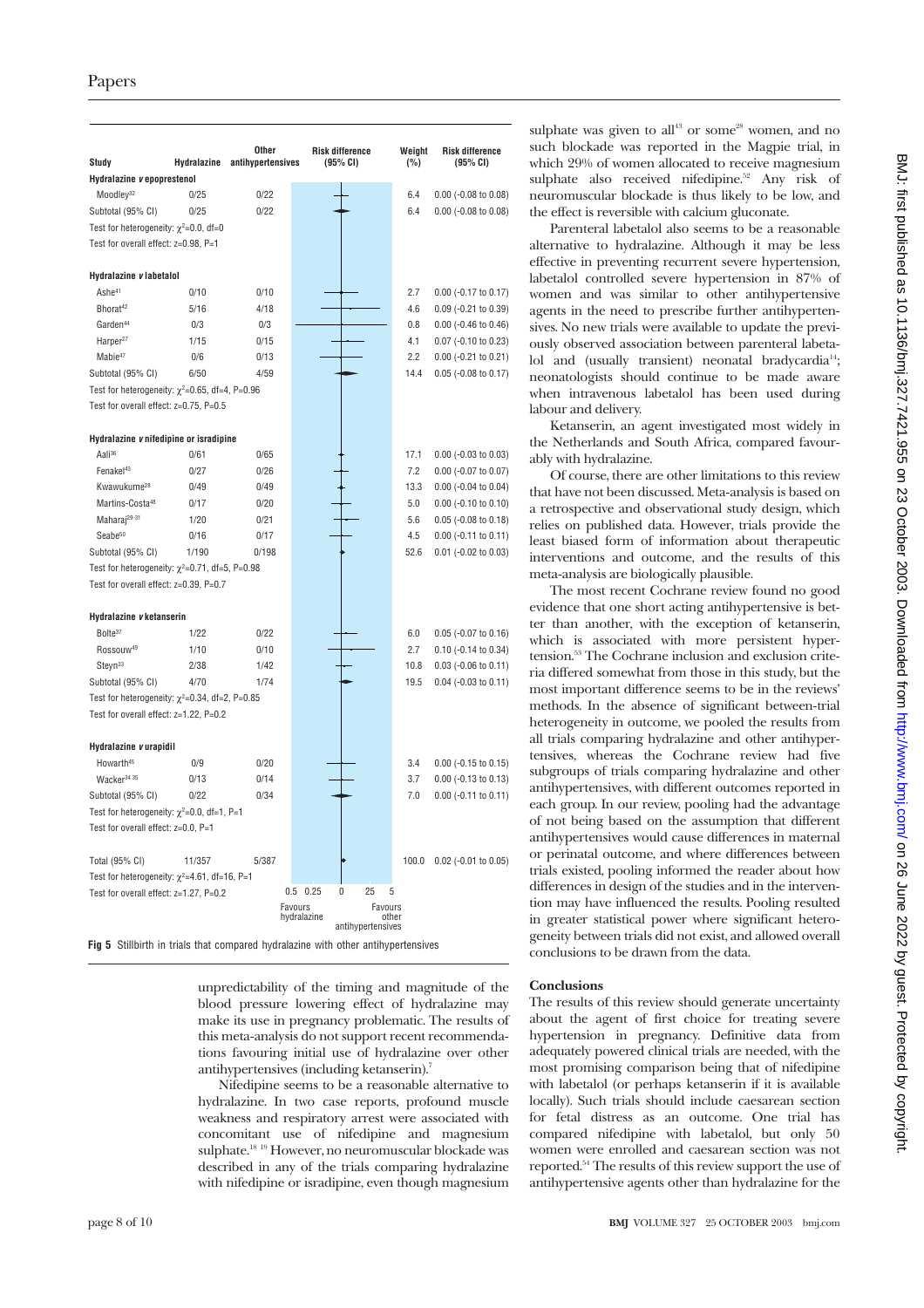### **What is already known on this topic**

Hydralazine has been the recommended treatment for severe hypertension in pregnancy, but its side effects mimic symptoms of deteriorating pre-eclampsia

### **What this study adds**

The results of this meta-analysis do not support the use of hydralazine as first line treatment for severe hypertension in pregnancy

Adequately powered clinical trials, starting with a comparison of labetalol and nifedipine, are needed

acute management of severe hypertension in pregnancy.

We thank Ruth Milner for statistical review of the manuscript. Contributors: LAM, CC, and EJW updated the literature search. LAM, CC, EJW, and PvD abstracted the data; LAM and CC entered the data into Revman. All authors contributed to the analysis of the data and formulation of the results and discussion. All authors reviewed the manuscript. LAM is guarantor.

Funding: PvD and LAM have received establishment grants from the BC Research Institute for Children's and Women's Health, from which PvD also receives salary support. LAM and PvD receive salary support from the BC Women's Hospital and Health Centre Foundation.

Competing interests: LAM has received a speaker's fee and funding for a survey of Canadian practitioners regarding management of hypertension in pregnancy from Shire Pharmaceuticals, the manufacturers of labetalol in Canada.

Ethical approval: Not required.

- 1 Rey E, LeLorier J, Burgess E, Lange IR, Leduc L. Report of the Canadian Hypertension Society Consensus Conference: 3. Pharmacologic treat-ment of hypertensive disorders in pregnancy. *CMAJ* 1997;157:1245-54.
- 2 Department of Health. *Report on confidential enquiries into maternal deaths in England and Wales 1982-1984*. London: HMSO, 1989.
- 3 Department of Health. *Report on confidential enquiries into maternal deaths*
- in the United Kingdom 1985-1987. London: HMSO, 1991.<br>
4 Department of Health. Report on confideratial enquiries into maternal deaths<br>
in the United Kingdom 1988-1990. London: HMSO, 1994.<br>
5 Department of Health. Report on
- 
- 
- ing Group on High Blood Pressure in Pregnancy. *Am J Obstet Gynecol* 2000;183:S1-22. 8 Brown MA, Hague WM, Higgins J, Lowe S, McCowan L, Oats J, et al. The detection, investigation and management of hypertension in pregnancy: executive summary. Aust NZ J Obstet Gynaecol 2000;40:133-8.<br>The executive summary
- administration of nifedipine to a patient with severe pregnancy induced hypertension at 33 weeks. *Br J Obstet Gynaecol* 1993;100:959-61.
- 10 Olsen KS, Beier-Holgersen R. Fetal death following labetalol administra-tion in pre-eclampsia. *Acta Obstet Gynecol Scand* 1992;71:145-7.
- 11 Vink GJ, Moodley J, Philpott RH. Effect of dihydralazine on the fetus in the treatment of maternal hypertension. *Obstet Gynecol* 1980;55:519-22. 12 Vink GJ, Moodley J. The effect of low-dose dihydrallazine on the fetus in
- the emergency treatment of hypertension in pregnancy. *S Afr Med J* 1982;62:475-7.
- 13 Waisman GD, Mayorga LM, Camera MI, Vignolo CA, Martinotti A. Magnesium plus nifedipine: potentiation of hypotensive effect in preeclamp-sia? *Am J Obstet Gynecol* 1988;159:308-9. 14 Magee LA, Ornstein MP, von Dadelszen P. Fortnightly review:
- management of hypertension in pregnancy. *BMJ* 1999;318:1332-6.
- 15 Cutler JA. Calcium-channel blockers for hypertension—uncertainty con-tinues. *N Engl J Med* 1998;338:679-81.
- 16 Liu L, Wang JG, Gong L, Liu G, Staessen JA. Comparison of active treat-ment and placebo in older Chinese patients with isolated systolic hypertension. Systolic Hypertension in China (Syst-China) Collaborative Group. *J Hypertens* 1998;16:1823-9.
- 17 Staessen JA, Fagard R, Thijs L, Celis H, Arabidze GG, Birkenhager WH, et al. Randomised double-blind comparison of placebo and active treatment for older patients with isolated systolic hypertension. The Systolic Hypertension in Europe (Syst-Eur) Trial Investigators. *Lancet* Hypertension ir<br>1997:350:757-64.
- 18 Ben Ami M, Giladi Y, Shalev E. The combination of magnesium sulphate and nifedipine: a cause of neuromuscular blockade. *Br J Obstet Gynaecol* 1994;101:262-3.
- 19 Snyder SW, Cardwell MS. Neuromuscular blockade with magnesiumsulfate and nifedipine. *Am J Obstet Gynecol* 1989;161:35-6.
- 20 Brown MA, McCowan LM, North RA, Walters BN. Withdrawal of nifedipine capsules: jeopardizing the treatment of acute severe hypertension in pregnancy? Australasian Society for the Study of Hypertension in Pregnancy. *Med J Aust* 1997;166:640-3.
- 21 Stevens TP, Guillet R. Use of glucagon to treat neonatal low-output congestive heart failure after maternal labetalol therapy. *J Pediatr* 1995;127:151-3.
- 22 Egger M, Smith GD. Principles of and procedures for systematic reviews. In: Egger M, Smith GD, Altman DG, eds. *Systematic reviews in health care:*
- *meta-analysis in context*. London: BMJ Books, 2003:23-42. 23 Clarke M, Oxman AD, eds. Cochrane reviewer's handbook 4.2.0. In: *Cochrane Library*, Issue 2, 2003. www.cochrane.de/cochrane/hbook.htm (accessed 24 Sep 2003).
- 24 Organization of a systematic review for the Cochrane Neonatal Review Group: guidelines for reviewers and editors. Cochrane Collaboration, 2002. hiru.mcmaster.ca/cochrane/centres/ canadian/neonatal/ checklist.pdf (accessed 16 Sep 2003).
- 25 Bolte AC, van Eyck J, Strack van Schijndel RJ, van Geijn HP, Dekker GA. The haemodynamic effects of ketanserin versus dihydralazine in severe early-onset hypertension in pregnancy. *Br J Obstet Gynaecol* 1998;105:723-31.
- 26 Bolte AC, van Eyck J, Kanhai HH, Bruinse HW, van Geijn HP, Dekker GA. Ketanserin versus dihydralazine in the management of severe early-onset
- preeclampsia: maternal outcome. *Am J Obstet Gynecol* 1999;180:371-7. 27 Harper A, Murnaghan GA. Maternal and fetal haemodynamics in hypertensive pregnancies during maternal treatment with intravenous hydralazine or labetalol. *Br J Obstet Gynaecol* 1991;98:453-9.
- 28 Kwawukume EY, Ghosh TS. Oral nifedipine therapy in the management
- of severe preeclampsia. *Int J Gynaecol Obstet* 1995;49:265-9. 29 Maharaj B, Khedun SM, Moodley J, Madhanpall N, van der Byl K. Intravenous isradipine in the management of severe hypertension in pregnant and nonpregnant patients. A pilot study. *Am J Hypertens* 1994;7(suppl):61S-3.
- 30 Maharaj B, Moodley J, Khedun SM, van der Byl K, Madhanpall N. Intravenous isradipine in the management of severe hypertension of<br>pregnancy in black patients: a pilot study. *Blood Press Suppi* 1994;1:54-6.<br>31 Maharaj B, Khedun SM, Moodley J, van der Byl K, Rapiti N. A compara-
- tive study of intravenous isradipine and dihydralazine in the treatment of severe hypertension of pregnancy in black patients. *Hypertens Pregn* 1997;16:1-9.
- 32 Moodley J, Gouws E. A comparative study of the use of epoprostenol and dihydralazine in severe hypertension in pregnancy. *Br J Obstet Gynaecol* 1992;99:727-30.
- 33 Steyn DW, Odendaal HJ. Dihydralazine or ketanserin for severe hypertension in pregnancy? Preliminary results. *Eur J Obstet Gynecol Reprod Biol* 1997;75:155-9.
- 34 Wacker J, Lewicka S, Haack D, Bastert G. Hypertension in pregnancy. *J Steroid Biochem Mol Biol* 1993;45:65-8.
- 35 Wacker J, Werner P, Walter-Sack I, Bastert G. Treatment of hypertension in patients with pre-eclampsia: a prospective parallel-group study comparing dihydralazine with urapidil. *Nephrol Dial Transplant* 1998;13:318-25.
- 36 Aali BS, Nejad SS. Nifedipine or hydralazine as a first-line agent to control hypertension in severe preeclampsia. *Acta Obstetricia et Gynecologica Scandinavica* 2002;81:25-30.
- 37 Bolte AC, van Geijn HP, Bekedam DJ, Dekker GA. Ketanserin, a serotonin2 receptor blocker, for hypertension in pregnancy [abstract]. *Hypertens Pregn* 2002;9.
- 38 Schulz M, Wacker J, Bastert G. Wirkungen von Urapidil in der antihypertensiven Therapie bei Nraeklampsie auf die Neugeborenen. *Zentralbl Gynakol* 2001;123:529-33.
- 39 Duggan PM, McCowan LM, Stewart AW. Antihypertensive drug effects on placental flow velocity waveforms in pregnant women with severe hypertension. *Aust N Z J Obstet Gynaecol* 1992;32:335-8.
- 40 Rodriguez RJW. Manejo de la preeclampsia severa/eclampsia. Compara-cion entre nifedipina e hidralazina como medicamentos antihiperten-sivos. *Ginec Obst Mex* 1993;61:76-9.
- 41 Ashe RG, Moodley J, Richards AM, Philpott RH. Comparison of labetalol and dihydralazine in hypertensive emergencies of pregnancy. *S Afr Med J* 1987;71:354-6.
- 42 Bhorat IE, Naidoo DP, Rout CC, Moodley J. Malignant ventricular arrhythmias in eclampsia: a comparison of labetalol with dihydralazine. *Am J Obstet Gynecol* 1993;168:1292-6.
- 43 Fenakel K, Fenakel G, Appelman Z, Lurie S, Katz Z, Shoham Z. Nifedipine in the treatment of severe preeclampsia. *Obstet Gynecol* 1991;77:331-7.
- 44 Garden A, Davey DA, Dommisse J. Intravenous labetalol and intravenous dihydralazine in severe hypertension in pregnancy. *Clin Exp Hypertens B* 1982;1:371-83.
- 45 Howarth GR, Seris A, Venter C, Pattinson RC. A randomized controlled pilot study comparing urapidil to dihydralazine in the management of
- severe hypertension in pregnancy. *Hypertens Pregn* 1997;16:213-21. 46 Jegasothy R, Paranthaman S. Sublingual nifedipine compared with intravenous hydrallazine in the acute treatment of severe hypertension in pregnancy: potential for use in rural practice. *J Obstet Gynaecol Res* 1996;22:21-4.
- 47 Mabie WC, Gonzalez AR, Sibai BM, Amon E. A comparative trial of
- labetalol and hydralazine in the acute management of severe<br>hypertension complicating pregnancy. *Obstet Gynecol* 1987;70:328-33.<br>A48 Martins-Costa S, Ramos JG, Barros E, Bruno RM, Costa CA, Goldin JR.<br>Randomized, controll